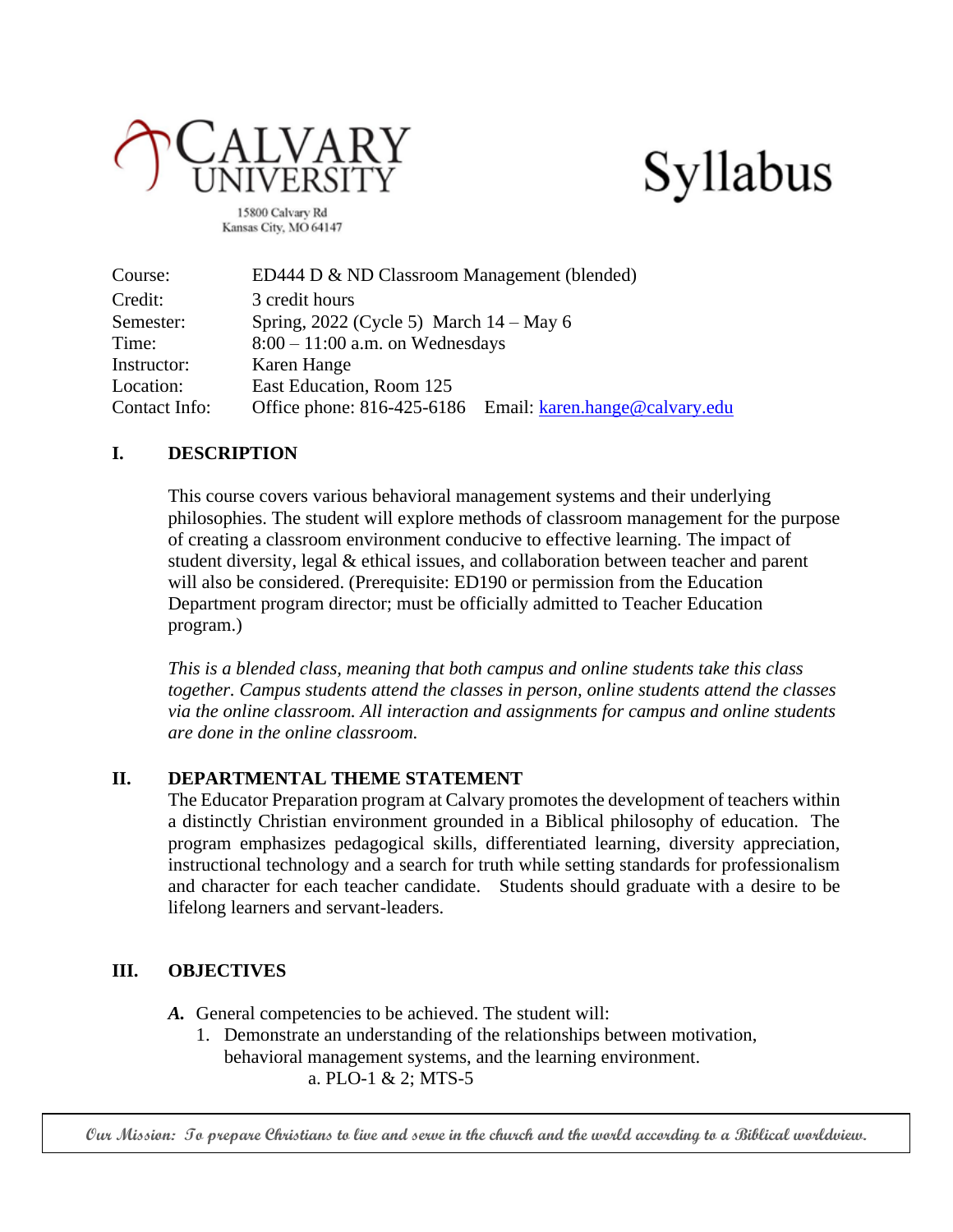b. Assignments: A1, A2, B3

- 2. Demonstrate knowledge of strategies and techniques for creating an environment conducive to effective learning that recognizes that God is our ultimate authority. a. PLO-2 & 3; MTS-5 b. Assignments: B1, B2, B5
- B. Specific competencies to be achieved. The student will:
	- 1. Recognize the impact of the classroom, school, and community cultures on student behaviors, relationships, and learning.

a. PLO-1 & 2; MTS-5 b. Assignments: A2, B3, B4

2. Apply behavioral management principles appropriately to specific classroom behavior situations.

a. PLO-2; MTS-5 b. Assignments: B3, B4, B5

3. Identify strategies for establishing and maintaining communication and rapport with parents throughout the school year.

> a. PLO-1 & 2; MTS-5 b. Assignments: A1, A2, B4

4. Articulate a philosophy of classroom management based on an understanding of current knowledge and research.

a. PLO-1 & 3; MTS-8 b. Assignments: B1, B5

#### **IV. MATERIALS**

- *A.* Bible*.* (see note in Course Policies section)
- *B.* Linsin, Michael. *The Smart Classroom Management Way.* San Diego, CA: JME Publishing, 2019. (ISBN: 978-1795512848). Amazon \$13.97
- *C.* Linsin, Michael. *Classroom Management for Art, Music & PE Teachers.* San Diego, CA: JMI Publishing, 2014. (ISBN: 978-0615993263). Amazon \$12.95 **This book will be required for Music Education majors.**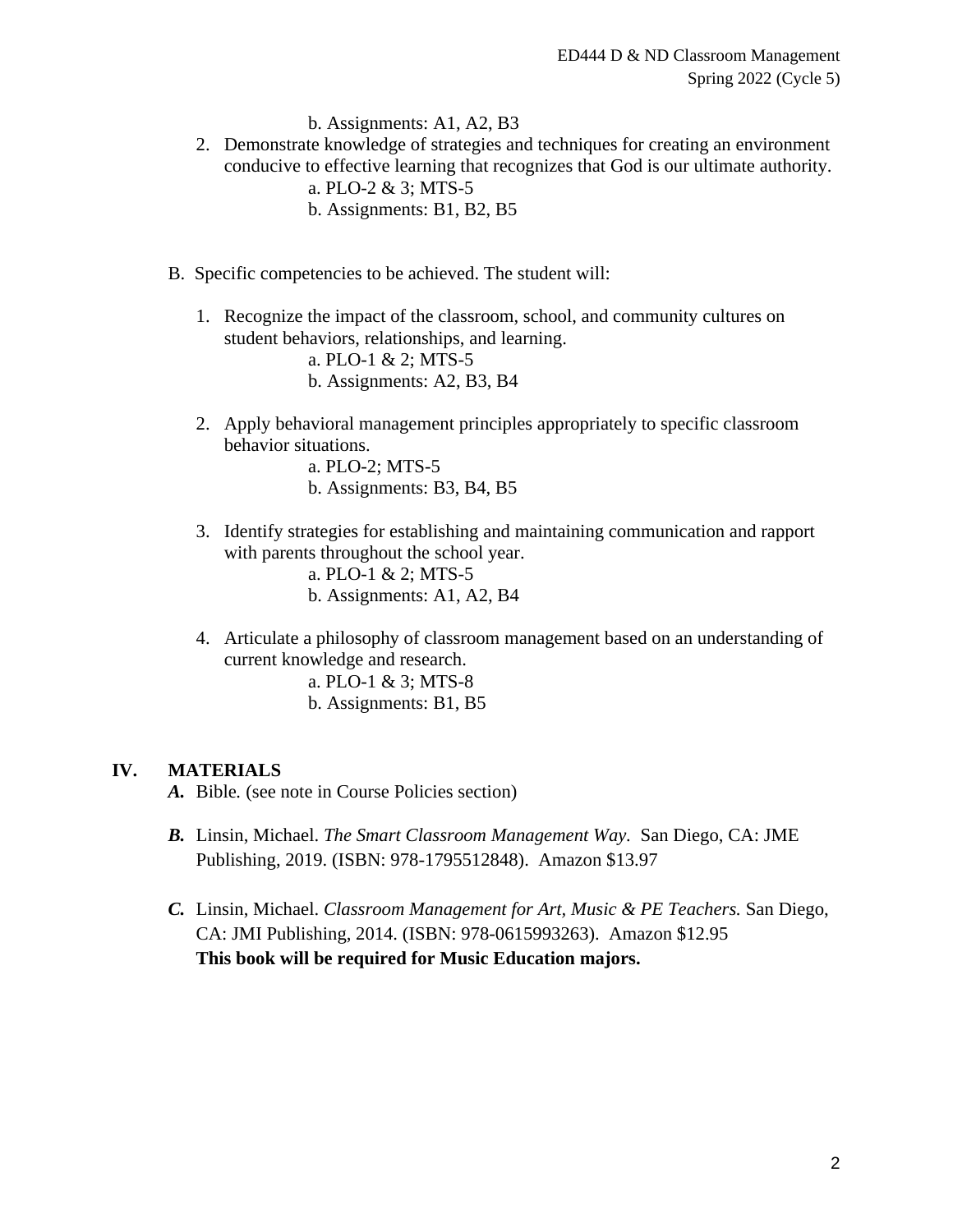### **The following book is an optional purchase. We will cover the material from this book in the course, but their will not be required reading from it.**

*D.* Burden, Paul. *Classroom Management: Creating a Successful K-2 Learning Community* (6<sup>th</sup> edition). Hoboken, NJ: John Wiley & Sons Publishing, 2017. (ISBN: 978-1119352891) Amazon \$118

Additional Reading: You will read additional materials (handouts, journal articles, websites, etc.) that will be assigned by the instructor during the course.

## **V. REQUIREMENTS**

#### **A. Weekly Assignments**

#### **1. Reading**

Read the assigned chapters from Linsin according to the reading schedule provided in the Tentative Class Schedule. Reading the text thoroughly will provide a context for class discussion and activities. You will submit a reading report each week.

To accomplish our learning goals, you will need to be engaged in lots of learning outside of the classroom. You will be expected to read the text and the assigned articles. *While we will be reviewing some of the concepts from the text in class, we will simply not have enough time to cover everything. The more you read now, the better prepared you will be when you enter your future classroom!*

**2. Discussion Questions** - An article or video with a discussion question will be posted each week through CANVAS. Students are expected to respond with a 250-300 word response posted by midnight on Sunday and respond to the reflections of two of their peers each week by midnight on Tuesday. Response should include additional support, alternative perspectives or questions that will promote meaningful dialogue and discussion.

#### **B. Projects & Papers**

**1. Theories of Behavior Management Research Paper –** Research the key beliefs of the most influential educational theorists and their models for classroom management. Evaluate and analyze according to a Biblical worldview and then synthesize to create a personal philosophy regarding human behavior and classroom management strategies. Students will articulate the relationship between classroom management, motivation, and behavioral management and analyze appropriate engagement strategies and techniques. Write a  $1,800 - 2,000$  word paper with 6 citations from academic sources using the APA style guide for this paper. Additional details will be provided in CANVAS.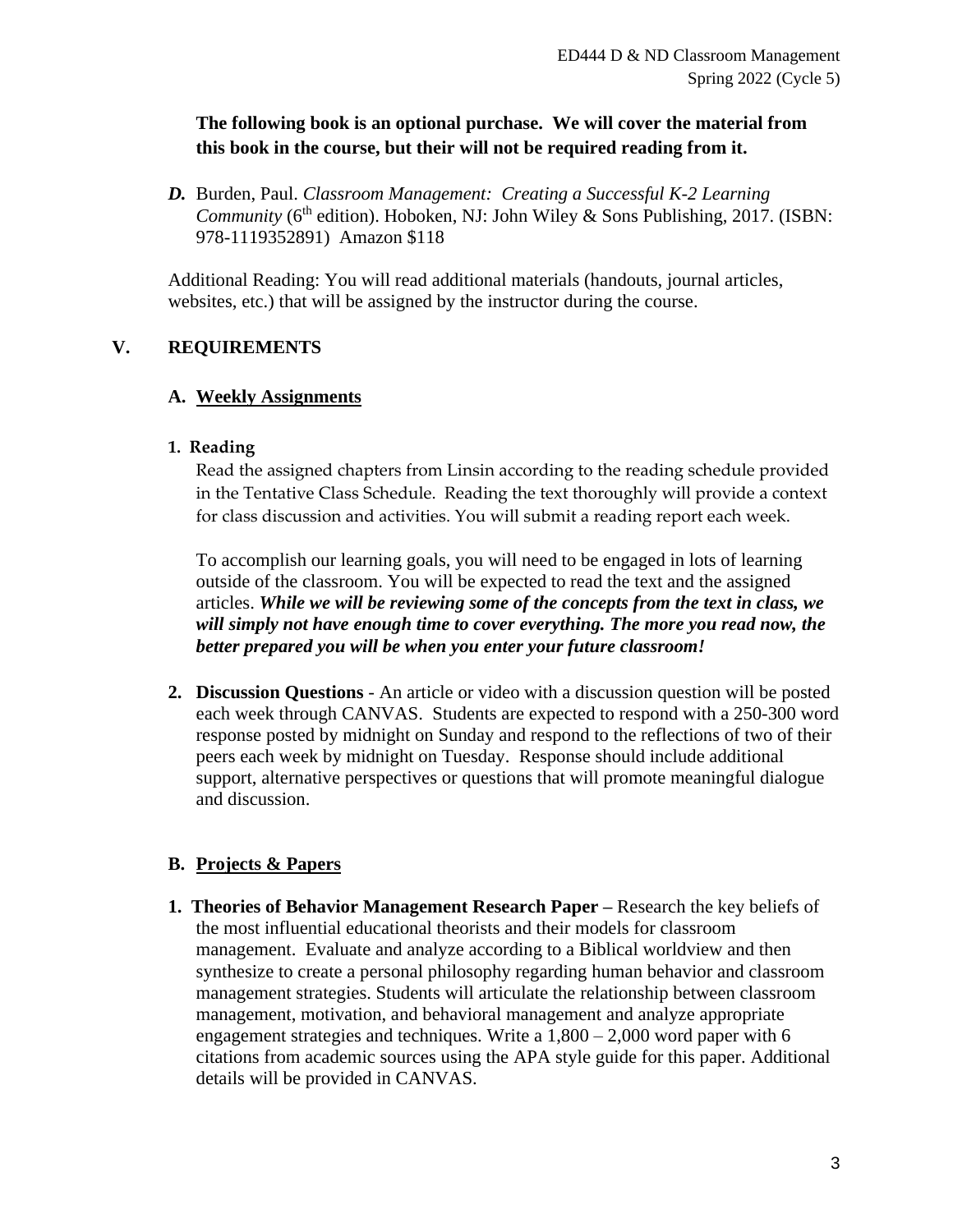- **2. Biblical Foundation for Guiding Behavior—**Create a list of 40 Bible verses that can be connected to classroom behavior. Each verse will be listed by reference and written out with age-appropriate wording based upon your intended certification level. A brief 1-2 sentence summary with appropriate application for students will be included. A template for this assignment will be available on CANVAS.
- **3. Interview and Observation** Observe two different classrooms within the focus of your major for one hour each and interview each classroom teacher. Seek to understand if the school district Record your observations and compare the two different styles. Write a reflection summary in 600-700 word response. Additional details will be provided in CANVAS.
- 4. **Book Review** Read a book on classroom management techniques and prepare a Power Point presentation to share with your classmates. A suggested book list will be provided on CANVAS.
- 5. **Final Exam -** Your knowledge and understanding of classroom management will be assessed through responses to a written exam covering the theories, models, and strategies discussed throughout the course.

# **VI. METHODS**

## **A. Teaching**

- 1. Lectures
- 2. Small and large group discussion
- 3. Research and reading
- 4. Projects
- 5. Writing

## **B. Grading**

#### **1. Weight given to assignments:**

| Reading Report (6 sections x 20 pts)       | 120 points  |
|--------------------------------------------|-------------|
| Discussion Questions (7 weeks x 20 pts)    | 140 points  |
| <b>Research Paper</b>                      | 200 points  |
| <b>Biblical Foundations Reference List</b> | 100 points  |
| <b>Book Review</b>                         | 140 points  |
| Teacher Interview & Observation            | 100 points  |
| Final Exam                                 | 200 points  |
| Total points for the class                 | 1000 points |

#### **2. Late Assignments**

Late assignments may be penalized 10 percent of the grade on that assignment per week.

#### **3. Letter / Numerical Grade Scale**

The grading scale listed in the current University Catalog will be used for this course.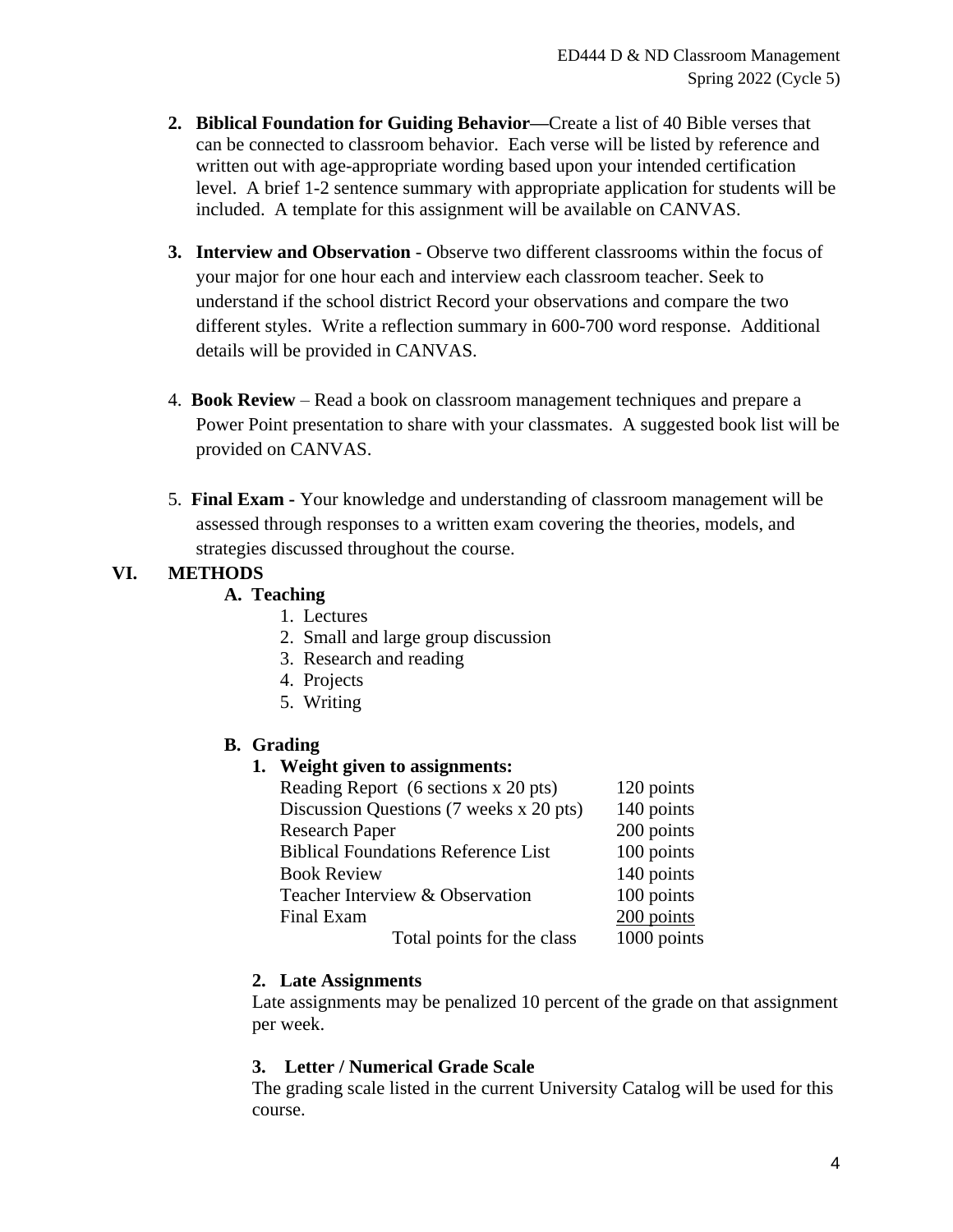#### **VII. COURSE POLICIES**

*Students in the Teacher Education Department at Calvary University are also to abide by the policies listed in the Educator Preparation Program Handbook.* 

#### **A. Grade Requirements**

Education majors must maintain a high GPA standard to successfully complete their program. Educations majors must maintain a 3.0 GPA in Professional Education and Content Area coursework. *This course must be passed with a grade of "C" or higher depending on the student's GPA in Professional and Content Area courses. Receiving a grade lower than a "C" will mean that this course must be repeated.*

#### **B. The Bible as Required Textbook**

The Bible is a required textbook in every course at Calvary University. To facilitate academic level study, students are required to use for assignments and research an English translation or version of the Bible based on formal equivalence (*meaning that the translation is generally word-for-word from the original languages*), including any of the following: New American Standard (NASB, English Standard Version (ESV), New King James (NKJV), or King James (KJV). Other translations and versions based on dynamic equivalence (*paraphrase and thought-for-thought translations like NLT and NIV*) may be used as supplemental sources. Please ask the professor if you have questions about a particular translation or version.

### **C. Academic Honesty**

*Plagiarism is defined as copying any part of a book or paper without identifying the author. This also includes taking another person's ideas and presenting them as your own. All papers must be submitted in APA format and submitted to Turnitin prior to uploading onto Canvas.*

#### **D. Academic Activity & Participation**

Learning takes place best when the student is personally involved in the process. Students will be expected to engage in the material presented weekly and be able to summarize the content to meet learning objectives. Punctuality is expected out of professional courtesy and to minimize the disruption of the classroom dynamics.

#### **E. Technology**

Using technology to enhance the learning experience is an integral part of this course. However, technology can also cause distraction and inattentiveness. Cell phones should be set to silent and placed on the table or in a backpack/purse. *Working on other assignments during class or using electronic devices for anything other than class activities or taking notes for the course will not be permitted.*

#### **F. Accommodations Statement**

Students with disabilities have the responsibility of informing the Accommodations Support Coordinator [\(aso@calvary.edu\)](mailto:aso@calvary.edu) of any condition that may require support.